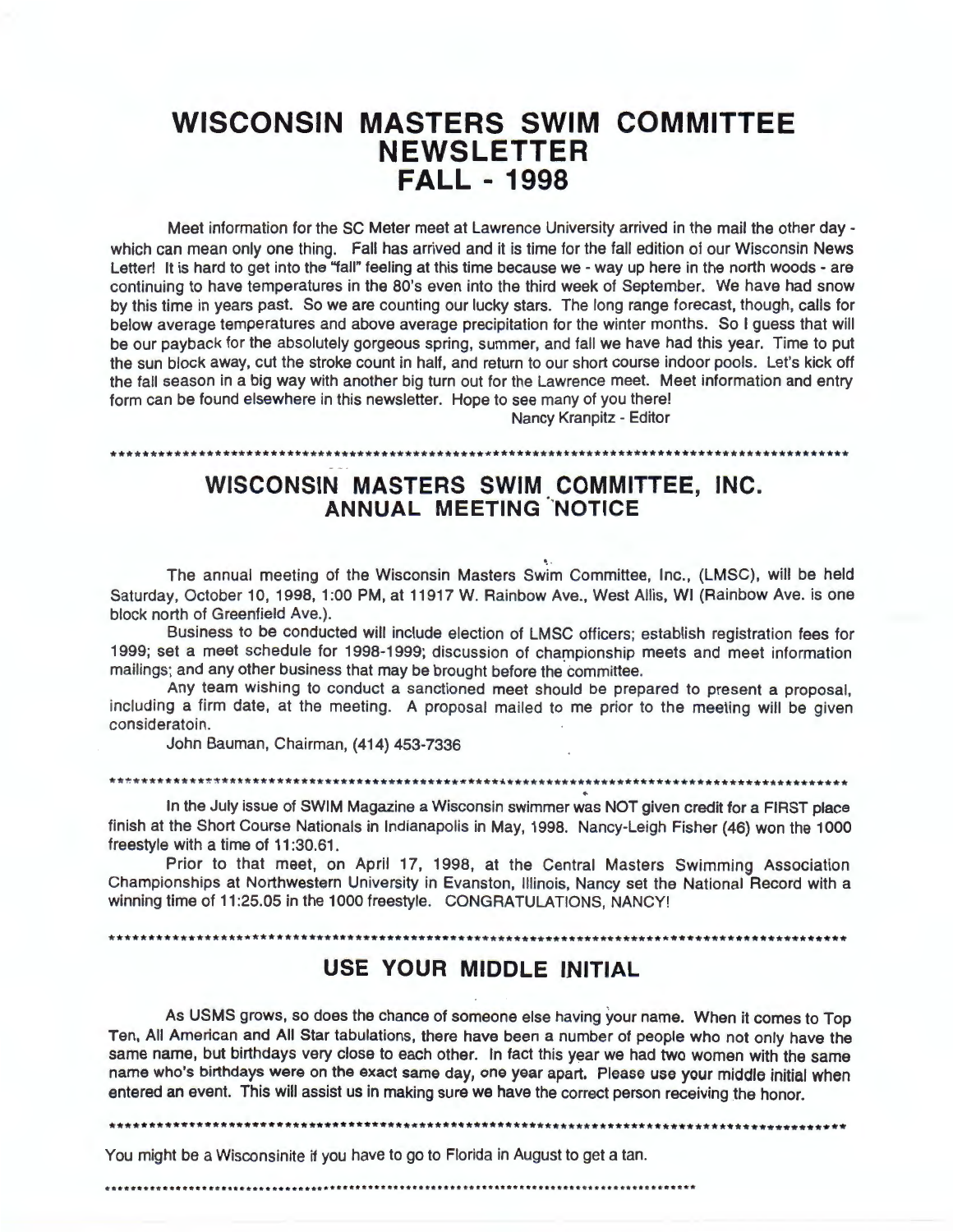## **WISCONSIN STATE MEET**

Wilson Park - August 7-8-9, 1998

Ingrid Stine

Another GREAT meet at Wilson Park - perfect weather, overcast with some sun and very warm. The only "downer'' about the meet was that we had only 39 swimmers entered for all 3 days.

Friday started out with 2 heats of the 1500M freestyle with the fastest time being 20:49 by a 40 year old male from Illinois. The entire meet ran smoothly, thanks to our meet director, John Bauman, and our favorite starter/referee, Debra Farrell, along with the help of everybody timing and setting up and taking down the equipment.

We had 16 relays (Sat and Sun) and 11 new state relay records were set. The 320+ Mixed 800 free relay team of Fran Zeumer, Betty Kendall, Herb Howe and Lynn Surles attempted to set a National Record but missed by a small margin. It is interesting to note that while 2 of these 4 people no longer drive, they continue to maintain an extremely sharp edge in the pool. Many thanks to Herb's and Lynn's drivers! What an inspiration to see these people carving their strokes through the water in such great form. What a tremendous example they are setting for the younger set!

Saturday, after the meet, 20 of us enjoyed a nice lunch at the Chancery. It was good to see Edie Jacobsen (Decorah, Iowa) and our newsletter editor Nancy Kranpitz who had to travel a great distance to participate.



#### **FRAN ZEUMER AND LYNN SURLE.**

**1/2 OF THE 320+ RELAY TEAM!** 

Photo - Courtesy of Judy Davis

## **YMCA NATIONAL MASTERS RESULTS APRIL, 1998**

\*\*\*\*\*\*\*\*\*\*\*\*\*\*\*\*\*\*\*\*\*\*\*\*\*\*\*\*\*\*\*\*\*\*\*\*\*\*\*\*\*\*\*\*\*\*\*\*\*\*\*\*\*\*\*\*\*\*\*\*\*\*\*\*\*\*\*\*\*\*\*\*\*\*\*\*\*\*\*\*\*\*\*\*\*\*\*\*\*\*\*\*\*

The following Wisconsin Masters Swimmers participated in the . **YMCA** National Championships in . Ft. Lauderdale, Florida, in April and placed as follows:

Doris Klitzke (60-64) 1st - 100 fly 1 :33.02 1st - 50 back :38.39 2nd - 100 back 1:28.05 3rd - 50 fly :39.51 3rd-100free 1:14.31 3rd - 100 IM 1:25.60 3rd - 50 free :33.01

Judy Davis (60-64) 3rd - 200 back 3rd - 50 back 4th - 100 back 4th - 100 free 5th - 500 free 6th - 200 free 7th - 50 free

Ramon Klitzke (65-69) 8th - 1000 free 9th - 50 fly 9th - 200 back 10th· 100 back 12th - 200 breast 13th - 100 breast 14th - 50 breast 15th - 50 back

Betty Lorenzi (70-74) 2nd - 50 back :44.70<br>2nd - 100 back 1:38.07 2nd - 100 back 1:38.07<br>2nd - 200 back 3:33.13 2nd - 200 back 3:33.13<br>3rd - 100 free 1:30.25 3rd - 100 free 4th - 50 free :41.88

Congratulations Doris, Judy, Ramon and Betty!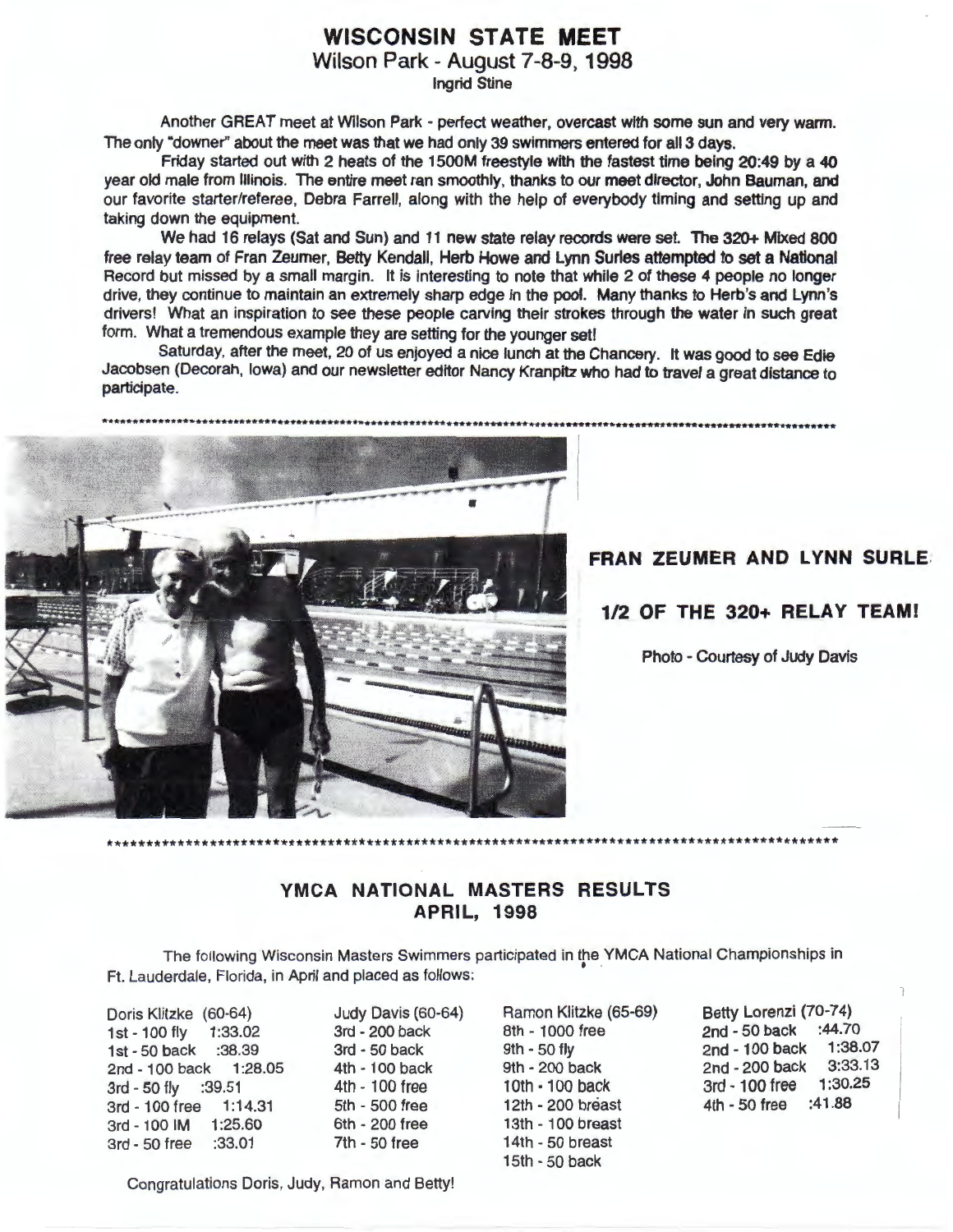Wisconsin swimmers on the 1997 USMS Short Course Meters Top Ten

|     | Dorie Portela 29<br>6th 50 Free : 29.06 |         |                  |                  |                                      |                   |              |                        |
|-----|-----------------------------------------|---------|------------------|------------------|--------------------------------------|-------------------|--------------|------------------------|
|     |                                         |         | Ingrid Stine 58  |                  |                                      |                   |              |                        |
|     | 3rd 50 Fly : 31.18                      |         |                  | 5th 100 Fly      | 2:03.36 Dick Pitman 53               |                   |              |                        |
|     | 6th 100 IM 1:12.63                      |         |                  |                  | 4th 200 Fly 4:23.63 6th 200 Fly      |                   |              | 2:58.34                |
|     |                                         |         |                  |                  | 10th 400 IM 8:39.45                  |                   | 10th 400 IM  | 6:33.29                |
|     | Juliene Hefter 30                       |         |                  |                  |                                      |                   |              |                        |
| 6th | 50 Back                                 | : 34.57 |                  | Carol Reinke 60  |                                      | Bob Swain 60      |              |                        |
|     |                                         |         | 9th              |                  | 50 Breast : 51.82                    |                   |              | 9th 400 IM $8:01.78$   |
|     | Barbara Kolitsch 30                     |         |                  |                  | 8th 100 Breast 1:52.38               |                   |              |                        |
| 8th | 50 Breast : 39.83                       |         | 8th              |                  | 200 Breast 4:02.34                   | W Morgan Byers 70 |              |                        |
|     |                                         |         |                  |                  |                                      |                   | 4th 200 Free | 3:01.29                |
|     | Melinda Mann 41                         |         |                  |                  |                                      |                   | 3rd 400 Free | 6:25.34                |
|     |                                         |         |                  | Doris Klitzke 62 |                                      |                   |              |                        |
|     | 1st 50 Breast : 37.63                   |         | 9th              |                  | 50 Free : 38.65                      | 2nd               | 200 IM       | 3:31.53                |
|     | 1st 100 Breast 1:23.52                  |         |                  |                  | 3rd 50 Back : 44.91                  |                   |              |                        |
|     | 1st 200 Breast 3:04.44                  |         |                  |                  | 8thy 50 Breast :51.21 Lynn Surles 80 |                   |              |                        |
|     | 3rd 50 Fly : 32.54                      |         |                  |                  | 6th 50 Fly : 44.79                   |                   |              | 6th 50 Free : 41.01    |
|     |                                         |         | 4th              |                  | 100 IM 1:38.36                       |                   | 7th 100 Free | 1:38.24                |
|     | Candy Christenson 50                    |         |                  |                  |                                      | 9th               | 200 Free     | 4:08.79                |
|     | 10th 100 Free 1:25.94                   |         |                  |                  | Shirley Hasselbacher 71              |                   |              |                        |
|     | 4th 50 Breast : 44.53                   |         |                  |                  | 8th 50 Free : 45.81                  | Herbert Howe 85   |              |                        |
|     | 5th 100 Breast 1:42.06                  |         |                  |                  |                                      |                   |              | 2nd 200 Free 4:07.00   |
|     |                                         |         |                  |                  |                                      |                   |              | 1st 1500 Free 35:41.39 |
|     | Edith Jacobsen 50                       |         |                  | Fran Zeumer 75   |                                      |                   |              |                        |
|     |                                         |         |                  | 6th 100 IM       | 2:39.96                              |                   |              |                        |
|     | 9th 400 Free 6:37.29                    |         |                  |                  |                                      |                   |              |                        |
|     | 7th 200 Back 3:23.46                    |         | Charles Kirks 19 |                  |                                      |                   |              |                        |
|     | 7th 200 Breast 3:49.16                  |         |                  |                  | 10th 200 Breast 3:19.97              |                   |              |                        |
| 4th | 200 Fly 3:56.89                         |         | 6th              | 400 IM           | 6:27.59                              |                   |              |                        |
| 3rd | 400 IM 7:02.31                          |         |                  |                  |                                      |                   |              |                        |

RELAYS

Women 100+ 3rd 200 Free 2:01.60 Sherri Hefferan, Kristeen Carne, Mandy Easterday, Eliz. Heimlich Women 160+ 8th 200 Free 2:25.80 Jennie Bourguignon, Carol Reinke, Kari Anderson, Patty Baus Women 100+ 10th 200 Medley 2:42.84 Kristeen Carne, Eliz. Heimlich, Sherri Hefferan, Mandy Easterday Women 160+ 3rd 200 Medley 2:36 . 20 Jennie Bourguignon, Carol Reinke, Patty Baus, Kari Anderson Men 160+ 8th 200 Medley 2:10.57 Rudy Heim, David Bart, Jay Buckmaster, Daniel Selle \*\*\*\*\*\*\*\*\*\*\*\*\*\*\*\*\*\*\*\*\*\*\*\*\*\*\*\*\*\*\*\*\*\*\*\*\*\*\*\*\*\*\*\*\*\*\*\*\*\*\*\*\*\*\*\*\*\*\*\*\*\*\*\*\*\*\*\*\*\*\*\*\*\*\*\*\*\*\*\*\*\*\*\*\*\*\*\*\*\*\*\*\*

#### **NEWS LETTER NAMES**

To date we have received 3 suggestions for naming our newsletter. They are: "The Chlorine Chronicle", "The Old Gray Badger", and "WISCON SWIM Masters Newsletter". Please help us decide by sending your vote to me at 10346 Cedar Falls Road, Hazelhurst, WI 54531 .

\*\*\*\*\*\*\*\*\*\*\*\*\*\*\*\*\*\*\*\*\*\*\*\*\*\*\*\*\*\*\*\*\*\*\*\*\*\*\*\*\*\*\*\*\*\*\*\*\*\*\*\*\*\*\*\*\*\*\*\*\*\*\*\*\*\*\*\*\*\*\*\*\*\*\*\*\*\*\*\*\*\*\*\*\*\*\*\*\*\*\*\*\*

THE **NATIONAL** OFFICE IS STILL RECEIVING A NUMBER OF LETTERS TO THE OLD ADDRESS ON HIGH RANGE ROAD. AT THIS TIME, THEY ARE STILL BEING FORWARDED. PLEASE BE SURE TO ADDRESS YOUR CONCERNS TO THE NATIONAL OFFICE AT THE NEW ADDRESS WHICH IS: P.O. BOX 185, LONDONDERRY, NH, 03053-0185

\*\*\*\*\*\*\*\*\*\*\*\*\*\*\*\*\*\*\*\*\*\*\*\*\*\*\*\*\*\*\*\*\*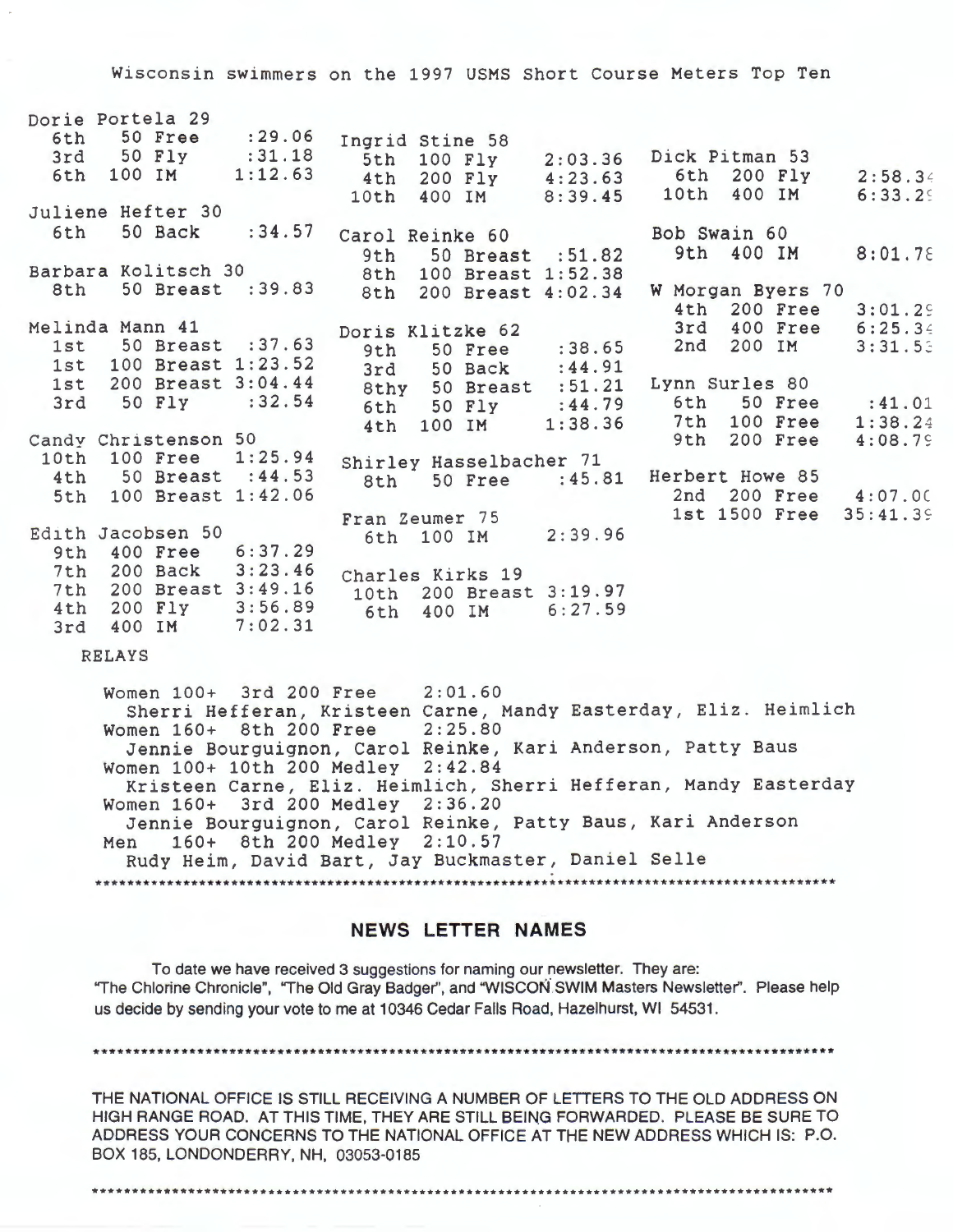$\bar{\nu}$ 

### <sup>11</sup> /23 /97 **WISCONSIN MASTERS** SHORT **COURSE METERS RECORDS**

|                                      | 50 FREE             | <b>100 FREE</b>    | 200 FREE                                                                     | <b>400 FREE</b> | <b>800 FREE</b>    | <b>1500 FREE</b> | 50 BACK               | 100 BACK | 200 BACK |
|--------------------------------------|---------------------|--------------------|------------------------------------------------------------------------------|-----------------|--------------------|------------------|-----------------------|----------|----------|
| <b>WOMEN 19-24</b>                   | : 31.33             | 1:10.08            | 2:32.00                                                                      | 5:29.47         | 12:17.44           |                  | : 39.63               | 1:22.98  |          |
| <b>WOMEN 25-29</b>                   | : 29.06             | 1:09.55            | 2:25.78                                                                      | 5:12.24         | 12:06.31           | 22:44.17         | :36.38                | 1:32.19  | 2:49.18  |
| <b>WOMEN 30-34</b>                   | :31.10              | 1:11.03            | 2:29.16                                                                      | 5:32.76         | 11:21.47           | 22:59.97         | :34.57                | 1:20.75  | 3:00.59  |
| <b>WOMEN 35-39</b>                   | :31.86              | 1:13.24            | 2:41.46                                                                      | 6:52.83         | 12:30.46           | 23:25.03         | :36.30                | 1:19.82  | 2:57.26  |
| WOMEN 40-44                          | : 29.22             | 1:07.40            | 2:37.35                                                                      | 4:58.88         | 11:57.65           | 27:36.69         | : 33.11               | 1:12.92  | 2:37.35  |
| <b>WOMEN 45-49</b>                   | : 29.66             | 1:06.25            | 2:24.46                                                                      | 6:27.86         | 10:33.35           | 19:37.99         | :33.98                | 1:14.65  | 2:40.54  |
| <b>WOMEN 50-54</b>                   | :34.84              | 1:25.94            | 3:15.19                                                                      | 6:37.29         | 15:56.40           |                  | : 41.68               | 2:18.70  | 3:23.46  |
| <b>WOMEN 55-59</b>                   | :37.93              | 1:35.37            | 3:34.91                                                                      | 7:38.56         | 15:29.13           | 29:31.45         | :44.76                | 1:56.31  | 4:07.89  |
|                                      | :38.65              |                    |                                                                              |                 |                    |                  | : 44.12               | 1:39.61  | 3:48.01  |
| <b>WOMEN 60-64</b>                   |                     | 1:28.42            | 4:09.55                                                                      | 7:43.89         |                    |                  |                       |          | 5:07.99  |
| <b>WOMEN 65-69</b>                   | :41.89              | 1:47.72            | 3:54.14                                                                      | 8:18.24         |                    |                  | :56.75                |          |          |
| <b>WOMEN 70-74</b>                   | :44.48              | 1:48.31            | 4:05.73                                                                      | 8:38.88         | 17:39.94           |                  | :52.79                | 2:06.82  |          |
| <b>WOMEN 75-79</b>                   | :49.72              | 1:54.81            | 4:09.27                                                                      | 8:47.01         |                    |                  | 1:10.19               |          | 7:04.81  |
| <b>WOMEN 80-84</b>                   |                     | 3:08.16            |                                                                              |                 |                    |                  |                       | 3:34.56  |          |
| <b>WOMEN 85-89</b>                   |                     |                    |                                                                              |                 |                    |                  |                       |          |          |
| <b>MEN 19-24</b>                     | : 31.47             | :58.48             | 2:14.23                                                                      |                 |                    |                  | : 41.68               | 1:10.06  | 2:37.09  |
| <b>MEN 25-29</b>                     | : 26.40             | :59.55             | 2:08.37                                                                      | 4:40.47         | 10:45.82           | 20:18.01         | :31.16                | 1:11.24  | 2:27.21  |
| <b>MEN 30-34</b>                     | : 25.70             | :59.78             | 2:15.66                                                                      | 4:56.41         | 10:11.37           | 19:12.98         | : 31.46               | 1:07.74  | 2:32.54  |
| <b>MEN 35-39</b>                     | : 26.44             | :59.39             | 2:17.02                                                                      | 5:21.43         | 12:52.07           | 26:03.68         | : 33.76               | 1:20.28  | 2:37.72  |
| <b>MEN 40-44</b>                     | : 26.94             | :59.53             | 2:18.70                                                                      | 5:16.58         | 11:23.08           | 21:30.68         | : 33.52               | 1:17.84  | 2:55.90  |
| <b>MEN 45-49</b>                     | : 27.55             | 1:03.08            | 2:21.72                                                                      | 5:10.71         | 11:20.02           | 21:42.38         | :36.18                | 1:17.80  | 2:52.52  |
| <b>MEN 50-54</b>                     | : 29.21             | 1:07.68            | 2:39.09                                                                      | 7:14.28         | 12:40.65           | 23:45.20         | :41.05                | 1:29.32  | 4:09.23  |
| <b>MEN 55-59</b>                     | : 33.31             | 1:16.66            | 2:56.56                                                                      | 6:33.43         | 14:27.83           | 27:45.69         | :42.04                | 1:34.23  | 3:29.11  |
| <b>MEN 60-64</b>                     | : 31.54             | 1:11.52            | 2:52.46                                                                      | 5:51.19         | 13:02.51           | 26:22.36         | : 38.46               | 1:24.91  | 3:08.95  |
| <b>MEN 65-69</b>                     | :34.29              | 1:20.53            | 2:53.31                                                                      | 6:23.10         | 12:57.80           | 25:20.25         | :46.26                | 1:35.69  | 3:33.35  |
| <b>MEN 70-74</b>                     | :33.40              | 1:17.74            | 3:01.29                                                                      | 6:25.34         |                    |                  | :49.46                | 2:03.93  |          |
| <b>MEN 75-79</b>                     | : 35.44             | 1:24.20            | 3:06.21                                                                      | 6:26.37         |                    |                  |                       |          |          |
| <b>MEN 80-84</b>                     | :4101               | 1:32.48            | 3:25.47                                                                      | 7:30.51         | 15:07.97           |                  |                       |          |          |
| <b>MEN 85-89</b>                     |                     |                    | 4:07.00                                                                      |                 |                    | 35:41.39         |                       |          |          |
|                                      |                     |                    |                                                                              |                 |                    |                  |                       |          | 400 IM   |
| <b>WOMEN 19-24</b>                   | 50 BREAST<br>:44.44 | 100 BREAST         | 200 BREAST                                                                   | 50.7172         | $100$ $11$ $24.99$ | 200 PLY          | $100$ IM<br>$1:24.47$ | 200 IM   |          |
|                                      |                     |                    | 4:49.33                                                                      | :31.18          |                    | 3:47.76          | 1:12.63               | 2:51.04  | 8:14.04  |
|                                      |                     |                    |                                                                              |                 |                    |                  |                       |          |          |
| <b>WOMEN 25-29</b>                   | :44.05<br>:39.83    | 1:37.23<br>1:25.29 | 3:31.69                                                                      | :31.99          | 1:18.36            |                  | 1:17.39               | 2:53.46  |          |
| <b>WOMEN 30-34</b>                   |                     |                    | 330.26                                                                       | :34.06          | 1:29.43            | 3:30.67          | 1:17.51               | 2:50.38  |          |
| <b>WOMEN 35-39</b>                   | :41.18              | 1:28.94<br>1:23.52 | 3:04.44                                                                      | :32.35          | 1:24.45            | 3:19.16          | 1:17.37               | 2:55.82  | 6:42.60  |
| <b>WOMEN 40-44</b>                   | :37.63              |                    |                                                                              | :35.91          | 1:44.95            | 3:27.32          | 1:23.39               | 3:29.70  | 6:44.06  |
| <b>WOMEN 45-49</b>                   | : 43.74             | 1:36.41            | 3:37.00                                                                      |                 |                    | 3:38.59          | 1:30.66               | 3:22.80  | 7:02.31  |
| <b>WOMEN 50-54</b>                   | :44.53              | 1:42.06            | 3:49.16                                                                      | :39.01          | 1:40.45            |                  | 1:37.27               | 3:28.47  | 8:16.02  |
| <b>WOMEN 55-59</b>                   | : 46.77             | 1:43.50            | 3:50.41                                                                      | : 41.01         | 1:42.02            | 3:51.61          | 1:37.27               | 5:05.05  |          |
| <b>WOMEN 60-64</b>                   | :51.02              | 1:52.38            | 4:02.34                                                                      | :43.69          | 1:49.72            |                  | 1:54.69               |          | 11:13.30 |
| <b>WOMEN 65-69</b>                   | : 54.52             | 2:07.21            |                                                                              | :57.23          |                    |                  |                       |          |          |
| WOMER 70-74 1:08.07                  |                     |                    |                                                                              | 1:07.39         |                    |                  | 2:19.48               |          |          |
| WOMER 75-79 1:12.20                  |                     | 2:51.18            | 6:29.14                                                                      | 1:13.32         |                    |                  | 2:29.28               |          |          |
| <b>WOMEN 80-84</b>                   |                     | 4:41.80            | 10:09.23                                                                     |                 |                    |                  | 3:51.26               |          |          |
| <b>WOMEN 85-89</b>                   |                     |                    |                                                                              |                 |                    |                  |                       |          |          |
| <b>MEN 19-24</b>                     | :40.53              | 1:32.59            | 3:19.97                                                                      | : 27.73         | 1:02.60            |                  | 1:16.26               | 2:46.62  | 5:55.34  |
| <b>NEW 25-29</b>                     | : 33.28             | 1:11.55            | 2:44.85                                                                      | : 28.58         | 1:06.26            | 2:29.55          | 1:04.70               | 2:35.48  | 4:58.30  |
| <b>MEN 30-34</b>                     | :35.39              | 1:22.62            | 3:07.75                                                                      | : 28.32         | 1:06.43            | 3:04.58          | 1:08.44               | 2:50.59  | 6:00.16  |
| <b>MEN 35-39</b>                     | :35.13              | 1:12.13            | 2:55.50                                                                      | : 28.99         | 1:07.32            |                  | 1:07.74               | 2:32.42  | 5:44.58  |
| <b>MEN 40-44</b>                     | : 35.53             | 1:20.71            | 3:11.78                                                                      | : 29.48         | 1:06.42            | 2:38.25          | 1:12.88               | 3:15.36  | 5:58.28  |
| <b>MEN 45-49</b>                     | 1:09.91             | 1:26.65            | 3:17.52                                                                      | : 30.33         | 1:07.68            | 2:38.93          | 1:13.37               | 2:50.79  | 6:09.16  |
| <b>MEN 50-54</b>                     | : 38.41             | 1:24.15            | 3:11.41                                                                      | :31.94          | 1:13.80            | 2:58.34          | 1:22.15               | 3:03.52  | 6:19.66  |
| <b>MEN 55-59</b>                     | : 43.27             | 1:33.44            | 3:27.17                                                                      | :40.10          | 1:33.28            | 3:34.37          | 1:31.78               | 3:21.27  | 7:10.80  |
| <b>MEN 60-64</b>                     | :45.71              | 2:03.16            | 3:37.61                                                                      | :32.99          | 1:27.04            | 3:28.77          | 1:23.19               | 3:43.15  | 7:32.61  |
| <b>MEN 65-69</b>                     | :46.63              | 1:42.02            | 3:50.55                                                                      | : 41.51         | 1:42.28            | 4:10.75          | 1:34.01               | 3:27.20  | 8:10.65  |
| <b>MEN 70-74</b>                     | :53.69              | 2:07.46            |                                                                              |                 |                    |                  | 2:08.24               | 3:31.53  |          |
| <b>MEN 75-79</b>                     |                     |                    |                                                                              |                 |                    |                  |                       |          |          |
| <b>MEN 80-84</b><br><b>MEN 85-89</b> |                     |                    | You might be a Wisconsinite if you go out for a fish fry every Friday night. |                 |                    |                  |                       |          |          |

••..••••..........•..............................•.•...•••....•.........•••.••••••••••••••..•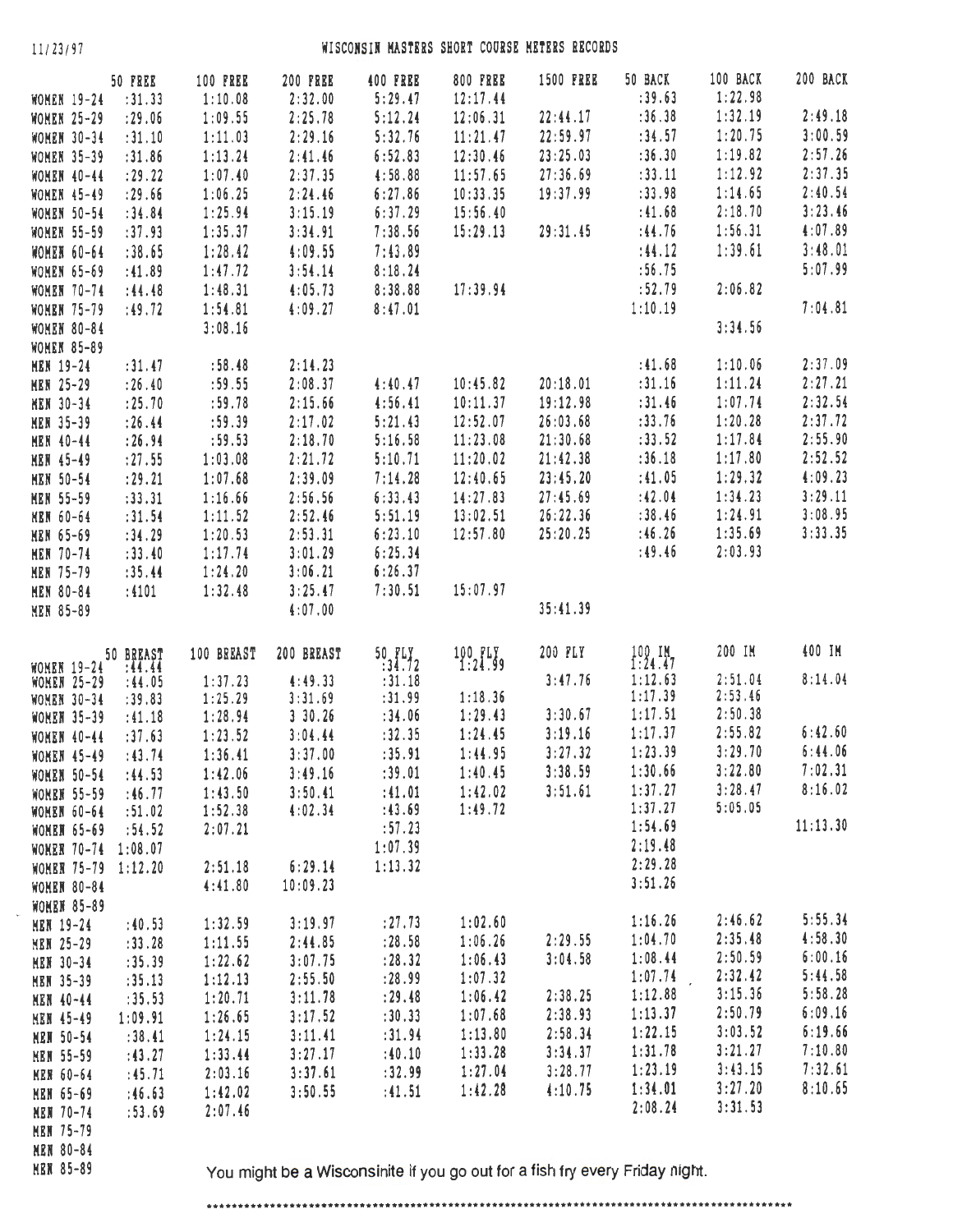## **AMY BELLE LAKE SWIM**  July 18, 1998 Ingrid Stine

Once again meet director Eric Jernberg picked the perfect day for the 1/2 mile and 1 mile lake swims. Air and water temperatures were in the low 80's!

Thirty-three swimmers, aged 10 to 80, took part in the 1/2 mile swim, including 2 Wisconsin Masters swimmers. John White (47) finished 7th overall. The oldest participant, Lynn Surles, rowed his boat across the lake from his house to the starting line and finished in 18th place.

The mile race had 29 swimmers including 9 Wisconsin Masters. The fastest time was 17:25. Melodee Nugent (31) finished 3rd with a time of 20:10. Ken Wehr (47) was 4th In 20:35, Steve Coty (42) was 7th in 22:05, Peter Lee (55) was 10th in 22:51, Jeff Marohl (41) was 15th in 23:37, Jim Drought (37) was 19th in 26:13, Ingrid Stine (59 - oldest female) was 23rd in 28:33, Patti Jernberg (34) was 24th in 29:12, and the oldest swimmer in the mile, John Bauman (67) was 26th in a time of 29:43.

Eric had a little awards ceremony and all the finishers received a participation medal and a delicious candy bar. Since it was such a gorgeous day many swimmers stayed for a picnic and fun swim in the lake.



\*\*\*\*\*\*\*\*\*\*\*\*\*\*\*\*\*\*\*\*\*\*\*\*\*\*\*\*\*\*\*\*\*\*

**WISCONSIN MASTERS** 

**PARTICIPANTS IN** 

**AMY BELLE LAKE SWIM**  Photo courtesy of John White

## RESTING IN PEACE ON YOUR OWN SWEET TIME Shark Snooze

Here are some ways to keep your biological clock set where you want it:

Practice healthy sleep hygiene. Set the conditions for sleep to occur by allowing your body to wind down before bedtime. Spend some quiet time before turning in. Don't exercise in the two hours before bedtime.

Eat well on a regular basis. When we eat on an irregular basis-our bodies get confused and don't know what to expect next. Burning calories takes your body several hours. So don't eat less than four or five hours before bedtime.

Be aware of body-clock disrupters. In addition to going to bed late, there are several things that can throw off your body clock - including travel. Experts suggest sticking with the new time zone as much as possible. If you arrive on the East Coast and it's dinner time, then have dinner and try to go to sleep at East Coast time.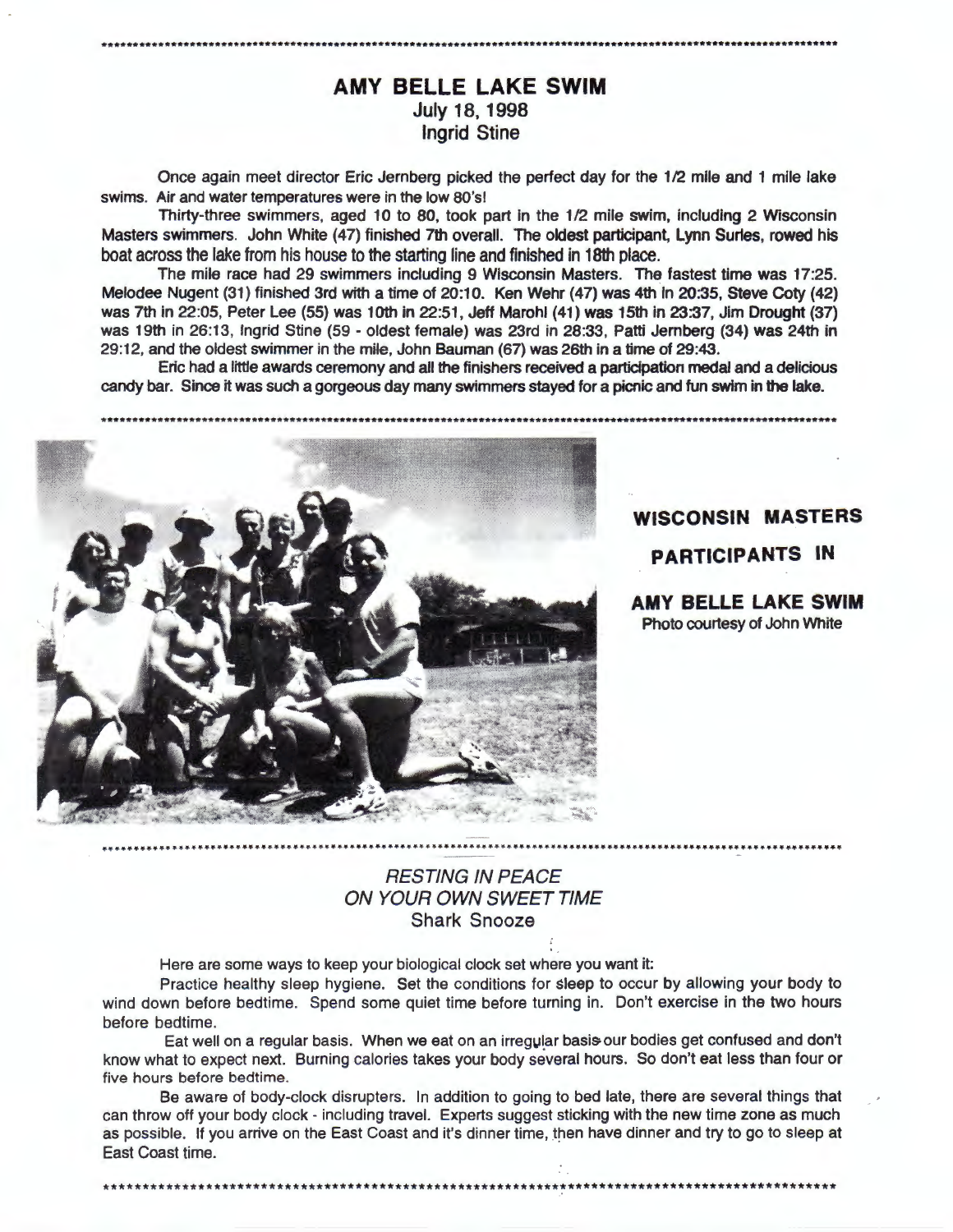#### FOCUS ON FITNESS A Publication of the USMS Fitness Committee July 1998

The USMS Fitness Committee is comprised of Masters swimmers who not only enjoy competition but who embrace our sport for the advantages of life long fitness through swim training. They have chosen the news letter venue to enhance their communication to the membership of USMS. They will publish a mini news letter on a quarterly basis to the news letter editors throughout the United States in the hope they will find the information useful to their readership and pass it along to them. The following is the first of such information I have received.

#### WORK OUTS

#### Interval Training vs. Lap Swimming

One of the benefits of swim training is efficient use of time. Within an hour one can work most major muscle groups, have an aerobic work out, and resistance train (similar to weight training), in a comfortable environment.

Many swimmers are yardage freaks. 3000 yards is a better work out than 2000 yards is the logic. Most experts agree it is not the number of yards but the quality. Lap swimming continuously for 2500 or 3000 yards is better than nothing, but a work out properly balanced with intervals of exertion and rest will not only make you a better swimmer it will increase physical fitness.

The following work out is a basic interval training work out. Give it a try!

- Warm-up: swim for 5 minutes at an easy pace (about 300 yards) swim 100 yards of backstroke swim 100 yards of breastroke
- Main Sets: 9 x 100 yards freestyle on a 1 :45 interval done in 3 sets of three descending. Swim the first 100 at a moderate pace, the second 100 a few seconds faster, and sprint the 3rd 100. Repeat the set three times.

Swim 300 yards at a moderate pace. 6 x 50 kicking (with or without a kick board) on 1 :30.

Swim a 400 yard pyramid free style or stroke - 25, 50, 75, 100, 75, 50, 25 Do at nearly sprint pace. Rest 10 seconds per 25 yards swum.

Cool Down: Swim an easy 200 yards.

Total Yardage= 2600 yards

\*\*\*\*\*\*\*\*\*\*\*\*\*\*\*\*\*\*\*\*\*\*\*\*\*\*\*\*\*\*\*\*\*\*\*\*\*\*\*\*\*\*\*\*\*\*\*\*\*\*\*\*\*\*\*\*\*\*\*\*\*\*\*\*\*\*\*\*\*\*\*\*\*\*\*\*\*\*\*\*\*\*\*\*\*\*\*\*\*\*\*\*\*

From The United Methodist Church of the Pines "Pine Chips" (monthly news letter) - Minocqua, WI

#### HYMN HAPPY

The dentist's hymn - Crown Him With Many Crowns The TV weatherman's hymn - There Shall Be Showers of Blessings The tailor's hymn - Holy, Holy, Holy The golfer's hymn - There is a Green Hill Far Away The politician's hymn - Standing on The Promises The optometrist's hymn - Open My Eyes That I May See The IRS hymn - All To Thee The gossiper's hymn - Pass it On The electrician's hymn - Send The Light The shopper's hymn - Sweet By and By The contractor's hymn - The Church 's One Foundation

·····················································································································

You might be a Wisconsinite if you define swimming season as Labor Day weekend.

·····························································································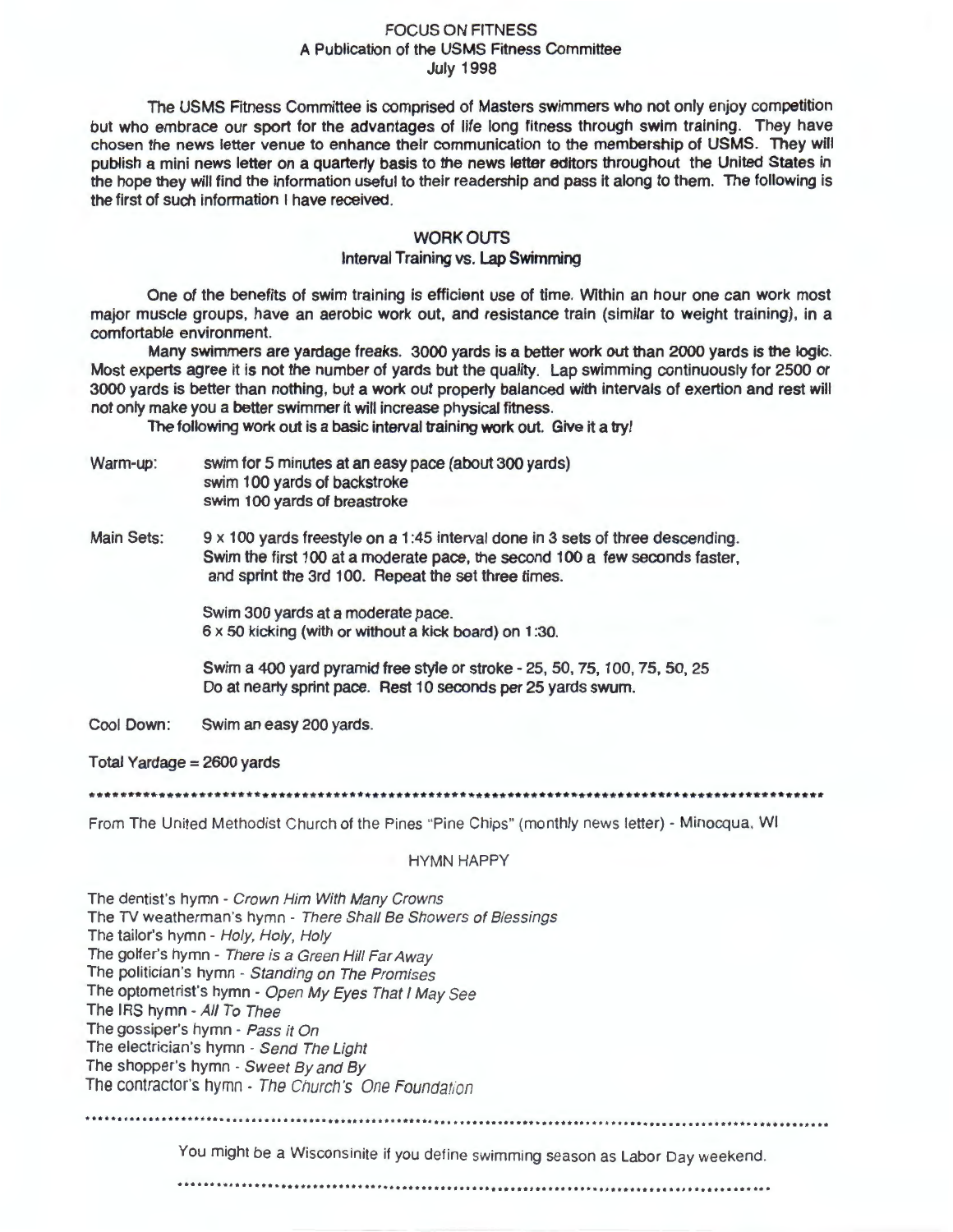## WISCONSIN MASTERS AQUATIC CLUB SHORT COURSE METRIC SWIM MEET LAWRENCE UNIVERSITY November 7, 1998

| <b>SPONSOR:</b>                    | WISCONSIN MASTERS AQUATIC CLUB                                                                                                                                                                                                                                                                                                                                                                                                                                                                                                |
|------------------------------------|-------------------------------------------------------------------------------------------------------------------------------------------------------------------------------------------------------------------------------------------------------------------------------------------------------------------------------------------------------------------------------------------------------------------------------------------------------------------------------------------------------------------------------|
| SANCTION:                          | USMS, INC. and LMSC for Wisconsin Sanction No. 208-010                                                                                                                                                                                                                                                                                                                                                                                                                                                                        |
| <b>LOCATION:</b>                   | Lawrence University, Buchanan-Kiewit Aquatic Center, near corner of<br>East College Ave. and Lawe St., Appleton, WI                                                                                                                                                                                                                                                                                                                                                                                                           |
| <b>FACILITIES:</b>                 | 25 meter, 8 lane pool, non-turbulent lane lines, movable bulkhead,<br>starting blocks and backstroke flags.                                                                                                                                                                                                                                                                                                                                                                                                                   |
| TIME:                              | Warm-up: 12:00 p.m. to 12:25 p.m. Meets starts at 12:30 p.m. and will end<br>by 6:00 p.m.                                                                                                                                                                                                                                                                                                                                                                                                                                     |
| <b>RULES:</b>                      | Official U.S. Masters rules will apply. All events are timed finals. Heats<br>are pre-seeded slowest to fastest. Swimmers not submitting seed times<br>will swim in slowest heats.                                                                                                                                                                                                                                                                                                                                            |
| <b>AGE GROUPS:</b>                 | 5-year age groups. Cumulative age for relay teams. Age groups and sexes<br>are combined to expedite meet.                                                                                                                                                                                                                                                                                                                                                                                                                     |
| <b>TIMING:</b>                     | Automatic timing system backed up with watches.                                                                                                                                                                                                                                                                                                                                                                                                                                                                               |
| <b>WARM-UP</b><br><b>PROCEDURE</b> | Lane 8 will be a start and sprint lane with swimming in one direction only<br>and exiting from the side or end. Lanes 1-7 will be for circle swimming<br>only. NO DIVING in lanes 1-7. It is prohibited for any swimmer to dive or<br>jump into a warm-up pool in any location other than the designated sprint<br>lanes. At the discretion of the meet director, an offender may be<br>disallowed from competition for the remainder of the day and be<br>disqualified from events he or she may have already swum that day. |
| <b>ELIGIBILITY:</b>                | Open to all Masters Swimmers 19 years old or older. Each entrant must be<br>a registered Masters Swimmer. Registrations will be accepted at the meet<br>until 12:00 p.m. BUT NO LATER!                                                                                                                                                                                                                                                                                                                                        |
| <b>ENTRY FEES:</b>                 | \$2.50/individual event. OR: Bargain rate: \$10. to register for<br>our meet and the Minnesota Postal Pentathlon. Fee for deck entries is<br>\$4/event. A pool surcharge of \$2.00 will be added to entry fee. Make checks<br>payable to WISCONSIN MASTERS AQUATIC CLUB. No charge for relays.                                                                                                                                                                                                                                |
| <b>ENTRY LIMIT:</b>                | Five individual events plus relays.                                                                                                                                                                                                                                                                                                                                                                                                                                                                                           |
|                                    | ENTRY DEADLINE: Entries must be received by meet director no later than October 30, 1998.<br>Deck entries and late Masters registrations accepted ONLY until 12:00 p.m.                                                                                                                                                                                                                                                                                                                                                       |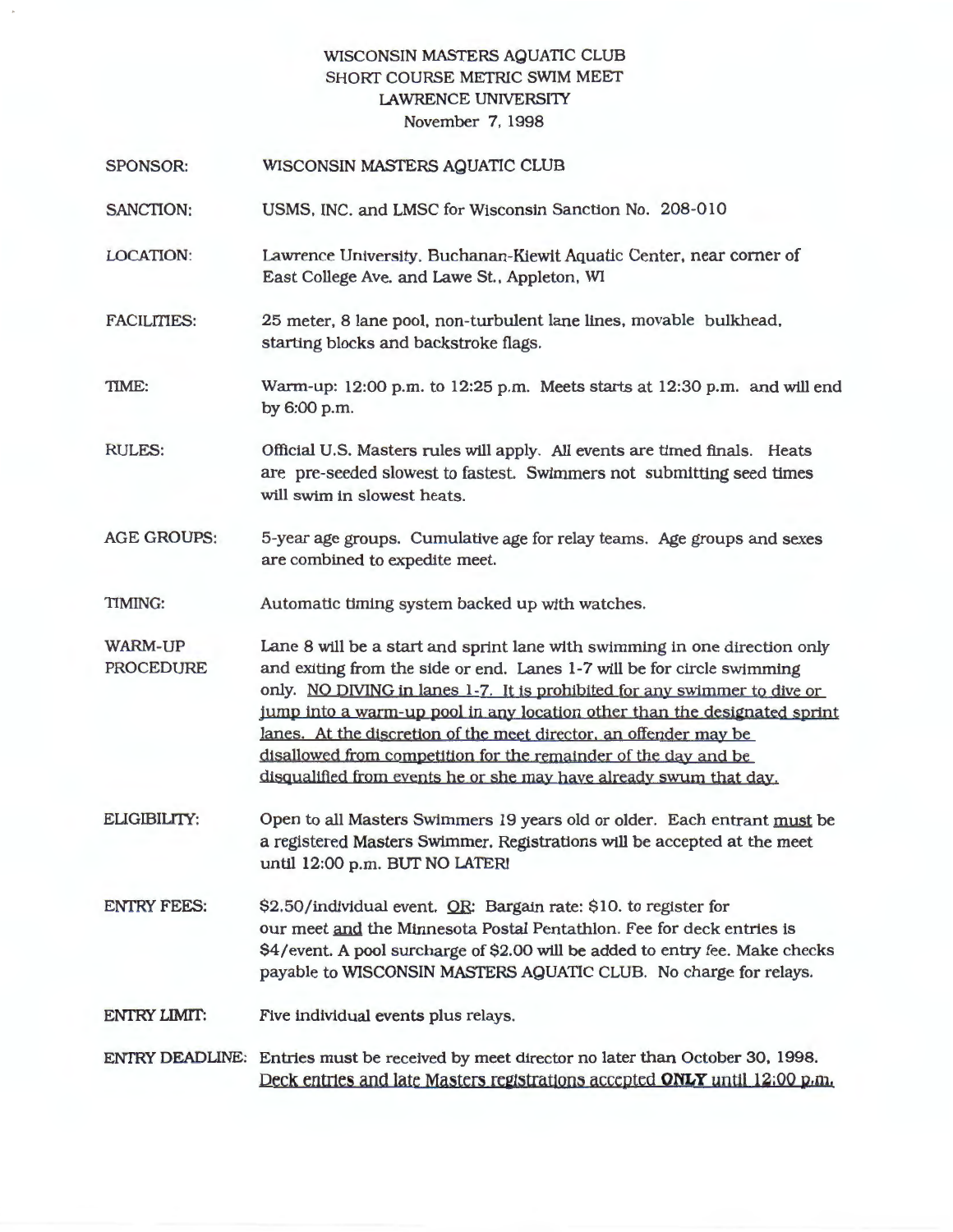ENTRY FORM: The official entry form must be used. One person per form. Waiver must be signed.

AWARDS: Ribbons for 1st, 2nd and 3rd places.

MEET DIRECTOR: RobertSwain, 2100N. EugeneSt.,Appleton, WI, 54914. (920) 731-1913.

#### ORDER OF EVENTS:

- 1. 50 m butterfly
- 2. 400mIM
- 3. 100 m freestyle
- 4. 200 m backstroke
- 5. 100 m breaststroke
- 6. 200 m freestyle
- 7. 50 m backstroke
- 8. 200 m fly
- 9. 200 m mixed medley relay
- 10. 50 m breaststroke
- 11. 200 m IM
- 12. 50 m freestyle
- 13. 100 m backstroke
- 14. 200 m breaststroke
- 15. 100 m butterfly
- 16. 100m IM
- 17. 200 m mixed free relay
- 18. 400 m freestyle
- 19. 1500 m freestyle **{Limited** to first 16 entries. Splits for 400 and 800 can be submitted for Top Ten & first 200 split can be used for Ironman Pentathlon entry.)

Each year the Minnesota Masters sponsors a postal pentathlon swim meet. Once again this year we will incorporate all three pentathlon races in our meet. Official entry forms for this postal meet will be available at our meet and the meet director will serve as the official certification person. In past years Wisconsin Masters have placed in this meet and have won events and set new records. Let's try and do it again this year.

Participants in our meet will have the option of simultaneously participating in the Minnesota Masters Postal Pentathlon Meet. Each participant swims a pentathlon of five events: Butterfly. backstroke, breaststroke, freestyle and individual medley. You may enter our meet and one of three pentathlons: The Sprint, Middle Distance or lronman. The bargain fee for participants in both meets is \$10. The races will be in the order described above.

POST-MEET: When the meet is over plan on burgers, pizza, Tex-Mex and refreshments or what have you at Good Company at the west end of College Avenue at the railroad crossing. (Northeast comer) It's on the way out of town and the food is good.

DIRECTIONS TO POOL: The pool at Lawrence University is on the main campus on East College Avenue which is Hwy 125 into the city. If coming from the north or south on Hwy 41, take the Hwy 125 off-ramp (West College Avenue) and go east all the way through the downtown business distrtct to the campus on East College Avenue. The Chapel and Main Hall are on opposite sides of the street. Both are easy to spot! The pool is just east of and behind Main Hall on the south side of College Ave. Parking in and around campus is limited. If you're on College Avenue, go past the Chapel to the next stop/go light and tum left. Go one block, turn left again, go another block to Union Street and tum left again. There's a visitor's parking lot next to the Chapel and a fair amount of on-street parking in this general area. The rec center and pool are straight south of Union Street.

.....••............•..........................••.••....•••.................•••.•.•••..•••..••

You might be a Wisconsinite if a Friday night out is taking your girlfriend shining for deer.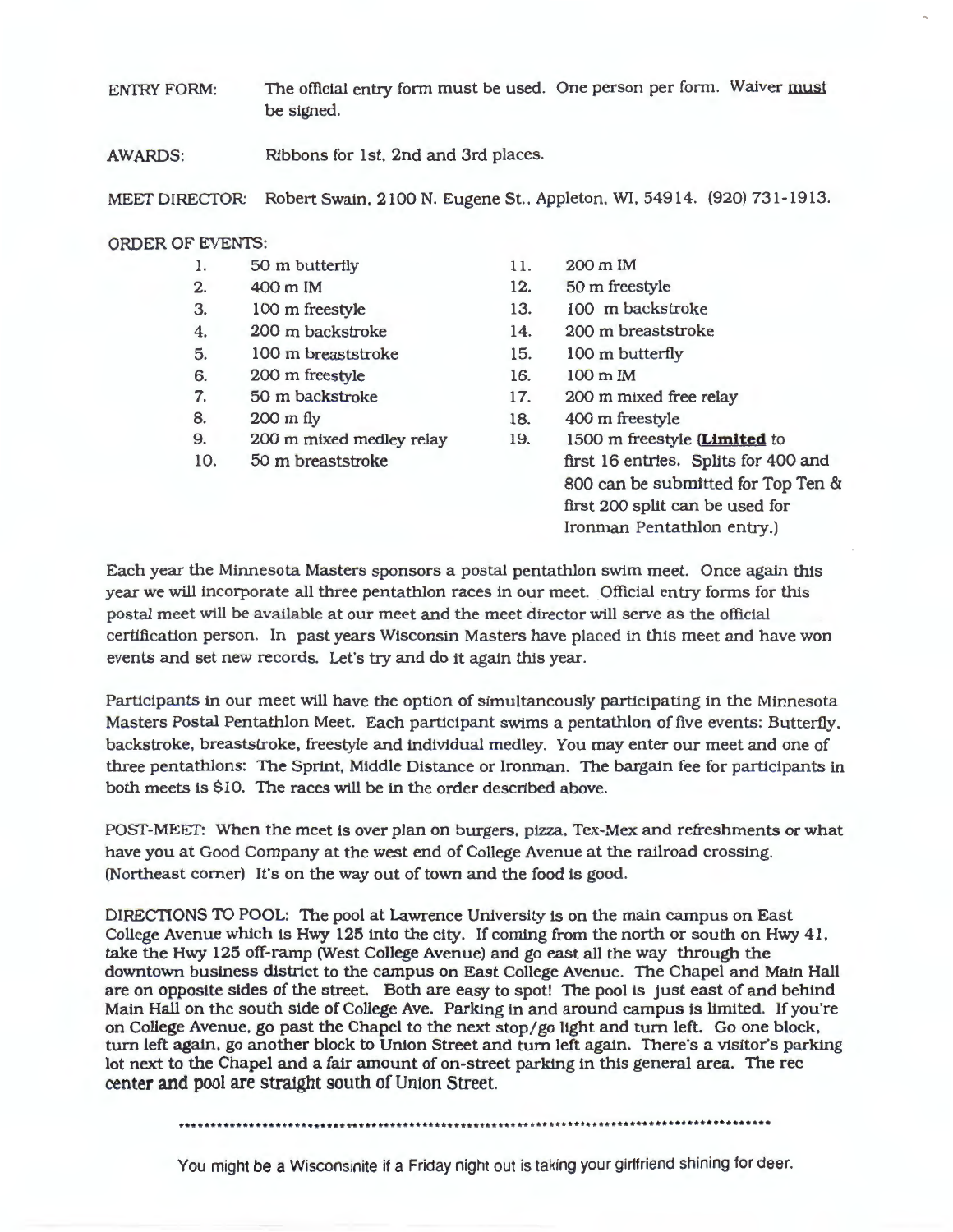## **WISCONSIN SENIOR OLYMPICS**  September 9 - September 19, 1998 Submitted by Ingrid Stine

The 19th Wisconsin Senior Otymplcs were held at various locations in the Mitwaukee area and had the largest number of participants In Its history. Quite **a few** competitors from other states took part, especially in the bike races as Whitnall Park provides a hilly and challenging course.

The opening ceremonies and buffet dinner, held September 9 at the Mykonos Restaurant, West Allis, drew over 480 people. Food was delicious - ham, beef, turkey, salads, pasta, veggies, etc., and cheese cake with cherry sauce for dessert.

Ingrid Stine (55-59) and Ken Burman (60-64) were the only Wisconsin Masters swimmers participating in the bike races. Ken finished in 2nd place in both of his races, the 5K and 10K. Ingrid was first in the 5K, 10K and 20K races!

The swimming events were held on the last day of the Senior Otympics at the Walter Schroeder Aquatic Center. Several Wisconsin Masters swimmers participated - but under very sad circumstances. In the first race of the day Bernice Skoczek, 81, suffered a heart attack while swimming and died later at the hospital. Bernice was a former Wisconsin Masters member and still holds 7 short course yards state records for the 65-69 age group. A vote was taken and the majority of the swimmers decided to continue the meet in honor of Bernice.

## KLITZKE - 2ND GENERATION NEWS

Doris and Ray Klitzke have a son who is into diving. He recently dove at the Nike World Games (August 9-11, 1998). In April he won the 1 meter diving in Orlando and got 4th on the 3 meter and tower. At the Oregon Games he captured 1st on the 1 and 3 meter boards and 2nd on the tower. According to proud mom Doris he is a beautiful diver just returning to the sport at age 43 after a break of 23 years!

LESPS IM 'LSHOHTSZYH 10346 CEDAR FALLS ROAD ONIWWIMS SHALSYW NISNOOSIM